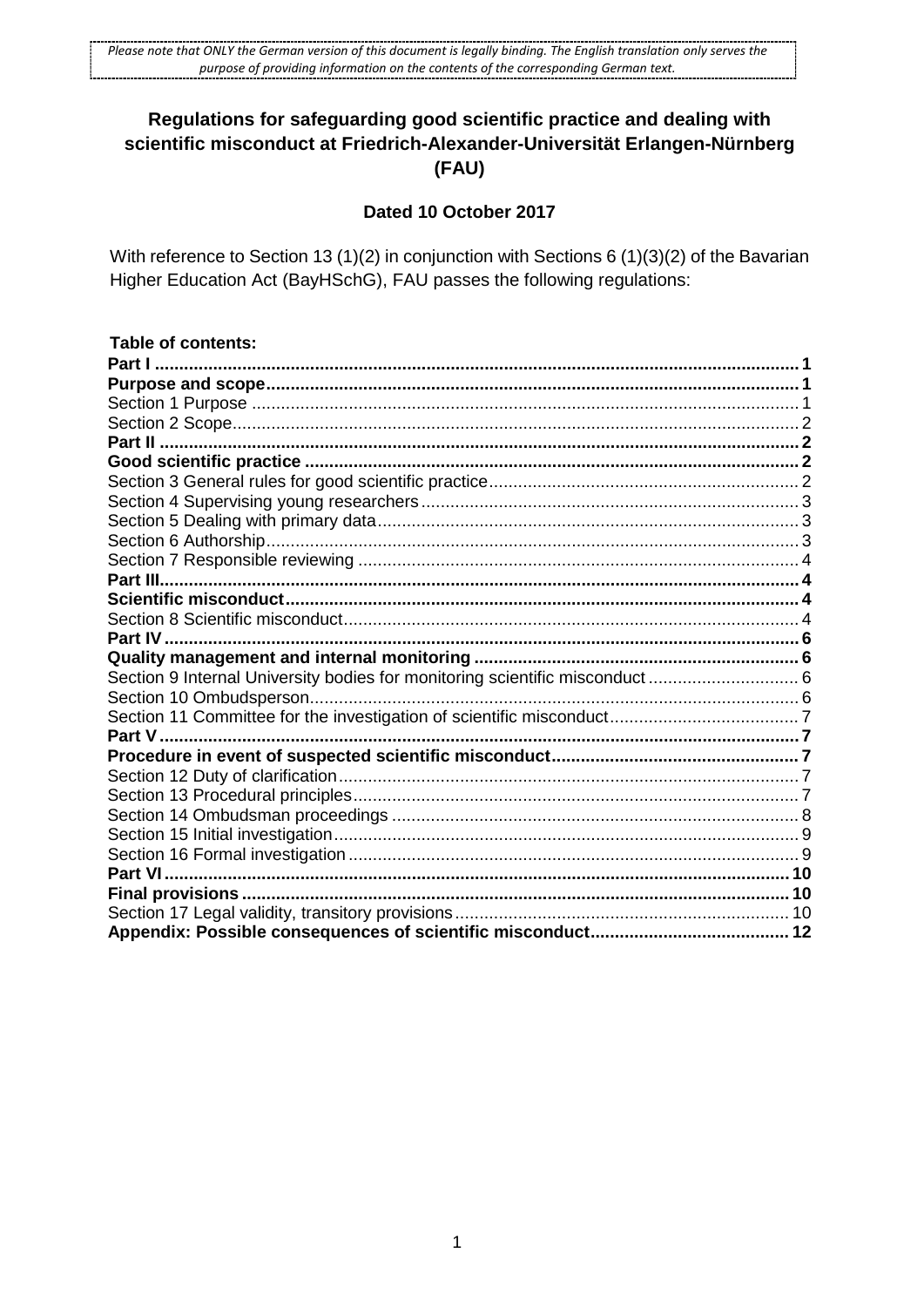#### **Part I: Purpose and scope**

#### **Section 1 Purpose**

<span id="page-1-0"></span>1Within the context of its legal mandate, FAU is responsible for safeguarding good scientific practice in research and teaching, as well as when supporting young researchers. 2Those involved in research at FAU are committed to academic integrity, see Section 6 (1)(3) of the Bavarian Higher Education Act (BayHSchG). 3These regulations are intended to promote good scientific practice and stipulate how scientific misconduct is to be dealt with.

#### **Section 2 Scope**

<span id="page-1-1"></span>(1)  $1$ These regulations shall apply to all FAU members involved in academic work.  $2$ This includes students and administrative employees involved in research, as well as academic staff. 3These regulations shall also apply to people pursuing a doctoral degree or a habilitation supervised by an FAU professor, even if they are not members of FAU.

(2) The regulations shall also apply to former members, former doctoral candidates and former habilitation candidates at FAU if they are accused of scientific misconduct concerning their activities at FAU.

(3) If the accusation of scientific misconduct concerns a time at which the person was not yet a member of FAU, FAU can either demand that the affected institution carries out an investigation into the allegation or carry out an investigation pursuant to these regulations itself.

### **Part II: Good scientific practice**

### **Section 3 General rules for good scientific practice**

<span id="page-1-4"></span><span id="page-1-3"></span><span id="page-1-2"></span>(1) 1The members of FAU are obliged to comply with rules of good scientific practice. 2These rules comprise in particular

- 1. General principles of academic work such as
	- a) working in accordance with professional standards
	- b) documenting findings
	- c) consistently questioning the validity of all results
	- d) being strictly honest in view of all contributions from partners, competitors and predecessors
	- e) joint responsibility of authors and exclusion of honorary authorship
- 2. Abiding by special rules for individual disciplines.

(2) 1Good scientific practice is only possible if all members of FAU commit to it. 2Each individual scientist and academic is responsible for complying with and communicating the current rules of good scientific practice. 3The faculties shall ensure that standards of good scientific practice are communicated at all times in all degree programmes and when supervising doctoral candidates. 4Whilst faculties are responsible in the last instance, those in charge of work areas or working groups must take appropriate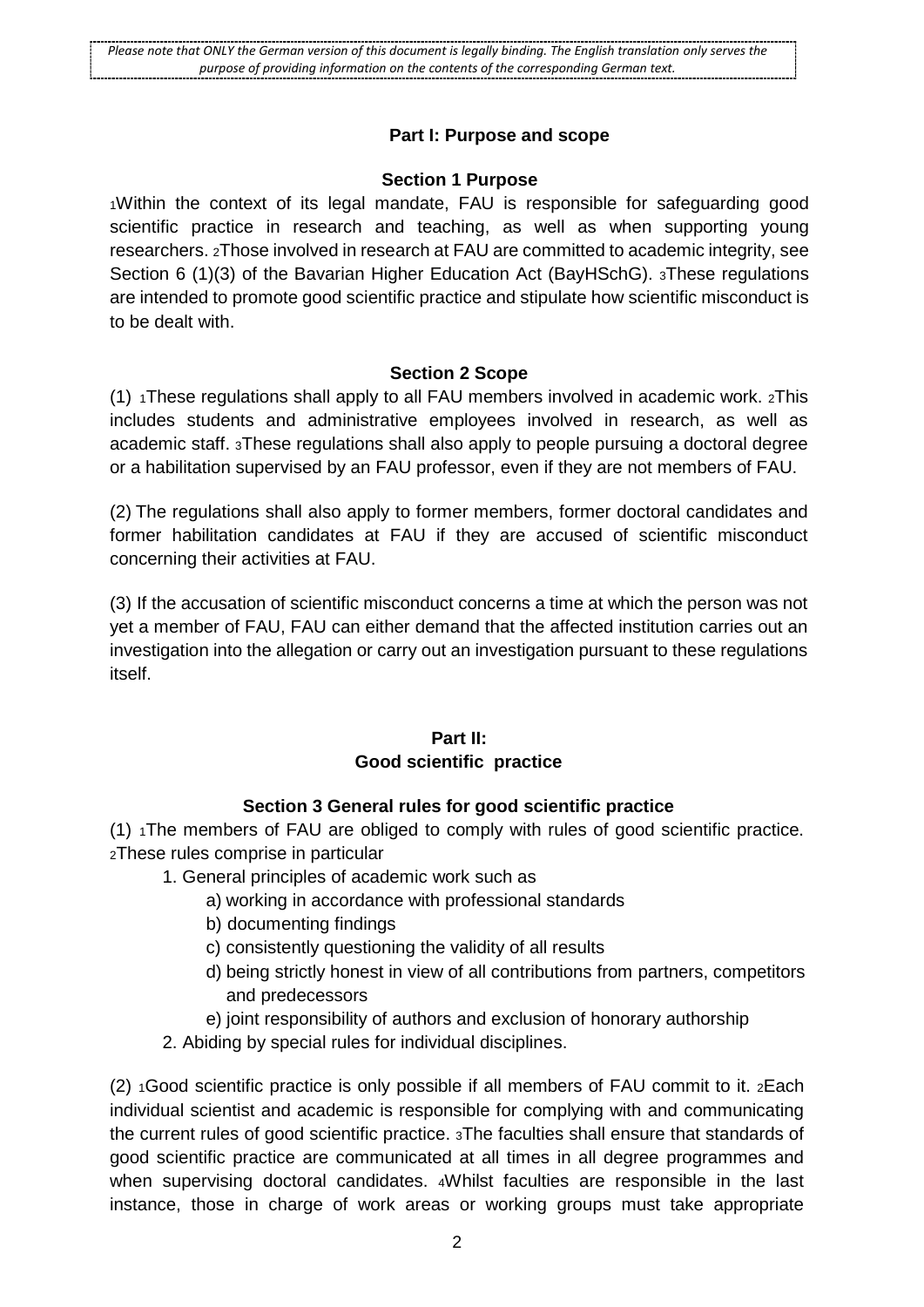organisational measures to ensure that managerial, supervisory and quality control tasks, including the clarification of standards of good scientific practice, are assigned to specific individuals and that these duties are fulfilled.

## **Section 4 Supervising young researchers**

<span id="page-2-0"></span>(1) 1Individuals with doctoral degrees, doctoral candidates, graduates and students involved in research projects are entitled to regular academic advice and support from supervisors or those in charge of working groups. 2They are obliged to work responsibly and cooperate well with colleagues. 3The extent to which each individual is involved in the entire academic project shall be documented.

 $(2)$  The duty to supervise young researchers includes actively contributing to the timely completion of the work required for the respective qualification level. 2It is recommended that supervision agreements are concluded defining the specific conditions and the rights and duties of supervisors and doctoral or habilitation candidates.

(3) The faculties shall ensure that the standards for good scientific practice are an integral component in the training of young researchers.

## **Section 5 Dealing with primary data**

<span id="page-2-1"></span>(1) Primary data on which publications are based shall be kept by the authors in the academic institution in which the data were created for at least ten years from the date of publication on permanent and secure storage media, provided the data has to be kept available for checking at a later date and storing the data does not infringe any legal provisions.

(2) 1If an employee leaves the department, the original data shall remain at the original location and FAU shall take precautions to ensure that the primary data are forwarded appropriately and access rights clarified. 2Primary data shall be saved in an appropriate manner and protected from unauthorised access. The individuals entitled to access the data shall be named. 3If there are no data protection rules to the contrary, authors shall be given the opportunity to create a copy of the data before leaving the department.

### **Section 6 Authorship**

<span id="page-2-2"></span>(1) 1Only those individuals who have made a considerable contribution to an academic publication shall be considered (co)authors. 2Only those individuals who have made a considerable contribution to drafting the research or experiments, to creating, analysing and interpreting the data, or to wording the draft of the publication and have agreed to publication, accepting responsibility for the same, shall be considered the author(s) of an original academic publication. 3(Co)authorship cannot be claimed merely on the basis of a person's position as the current or former head of an academic working group or as a supervisor. 4Honorary authorship is not permitted.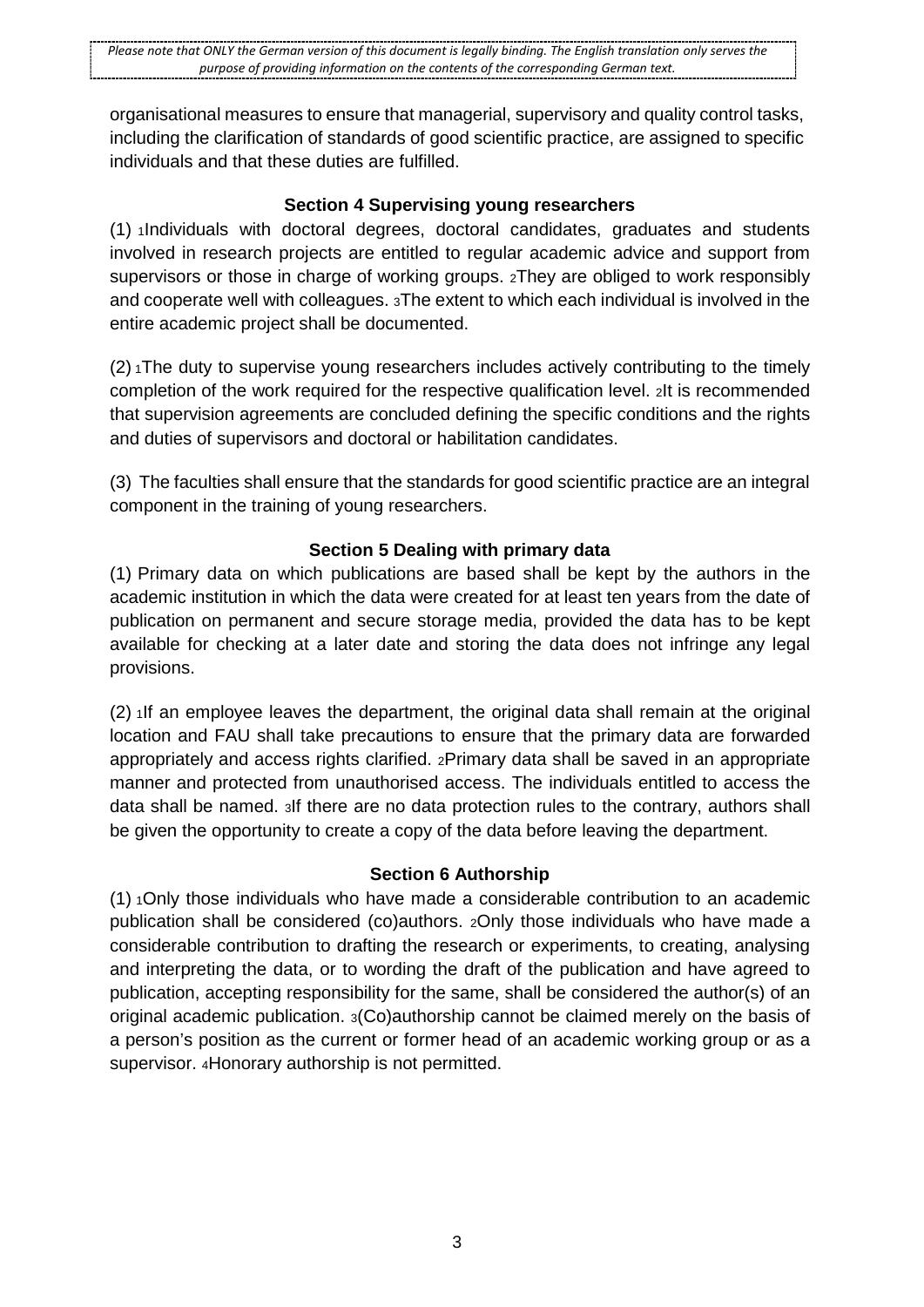*Please note that ONLY the German version of this document is legally binding. The English translation only serves the purpose of providing information on the contents of the corresponding German text.*

(2) The following contributions, seen individually, are not sufficient to claim (co)authorship:

- 1. Purely organisational responsibility for acquiring funding
- 2. Providing standard material for investigation
- 3. Instructing staff in standard methods
- 4. Purely technical assistance in collecting data
- 5. Purely technical support, for example merely providing equipment and animals for testing
- 6. Merely providing data on a regular basis
- 7. Merely reading over the draft publication without making a substantial contribution to the contents
- 8. Heading an institution or organisation in which the publication is written.

(3) 1Authors of an original academic publication must report on findings which contradict their findings and hypotheses to the same extent as those which support them. 2Previous research by the author or other individuals and relevant publications from other authors on which the work is based directly must be cited and attributed completely and correctly.

(4) The above provisions shall apply accordingly to publishers of academic editions.

### **Section 7 Responsible reviewing**

<span id="page-3-0"></span>(1) 1Information or ideas which a reviewer learns of before others thanks to their position as a reviewer shall be treated confidentially and may not be used to obtain a competitive advantage. 2The reviewer shall disclose any conflicts of interest arising from being in competition with, cooperating with or being related in any other way to authors of a submitted publication, those submitting a proposal for a project or applicants for academic positions.

(2) 1Publications can be assessed on the basis of their impact factor as an additional consideration, but this shall not replace the requirement to assess the contents. 2The quality of the contents must be assessed if academics are to be judged in comparison with one another.

## **Part III: Scientific misconduct**

### **Section 8 Scientific misconduct**

(1) 1Scientific misconduct is when there has been a (wilful or grossly negligent) breach of standards of good scientific practice. 2There is considered to have been a breach in particular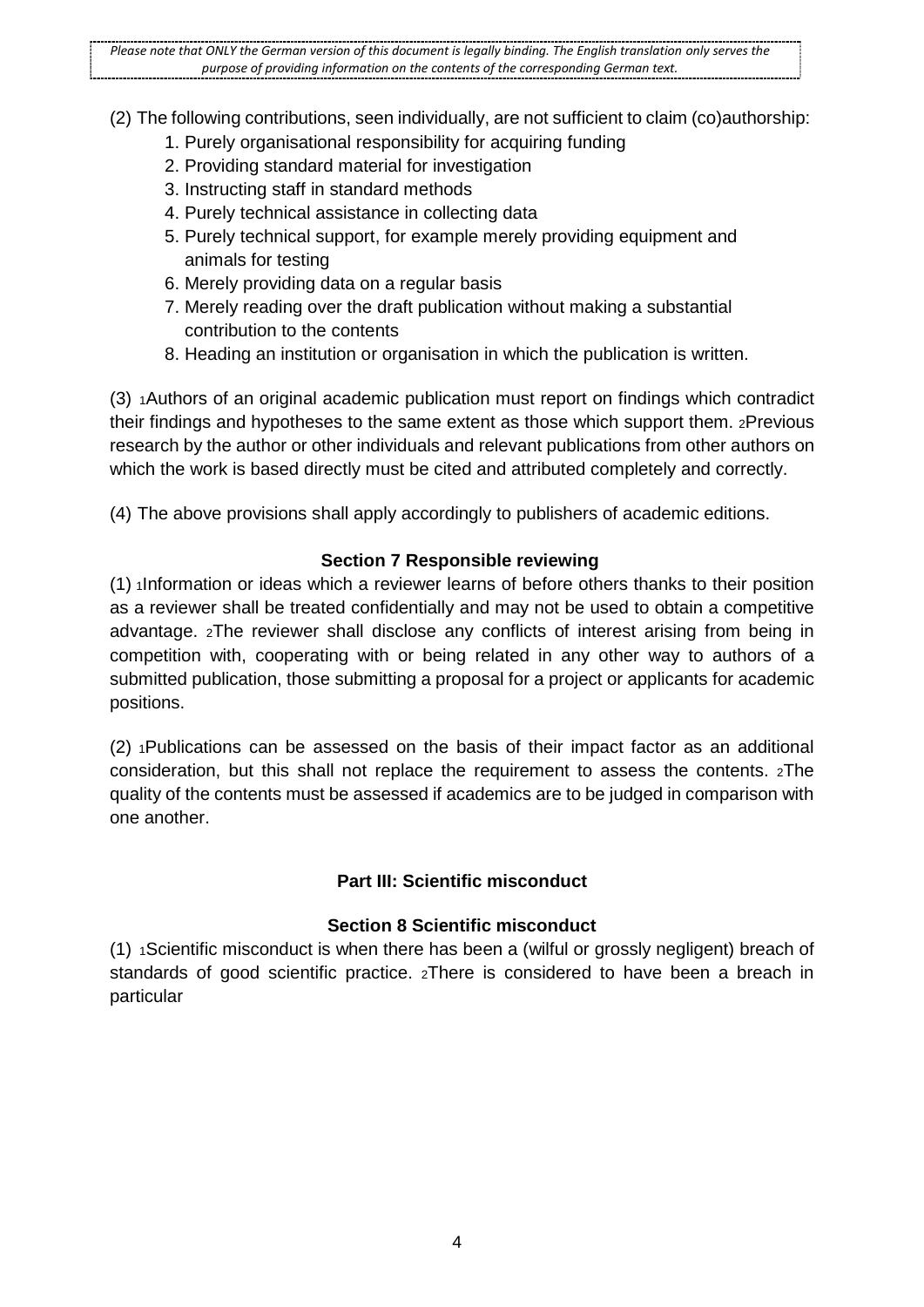if, in a context of academic importance, incorrect statements have been made, intellectual property rights of other parties have been infringed or research of third parties has been damaged to a considerable extent either wilfully or grossly negligently. 3Each case shall be assessed on the basis of the individual circumstances.

- (2) The following is a non-exhaustive list of instances of scientific misconduct:
	- 1. Giving incorrect information:
		- a) Fabricating data, sources, evidence, illustrations, texts or research findings,
		- b) Falsification of any of the above, e.g.
			- aa) by failing to mention data, sources, evidence, illustrations, texts or research findings relevant to the issues being investigated
			- bb) by manipulating data, sources, evidence, illustrations, texts or research findings
			- cc) by selecting and rejecting undesirable research findings without disclosing that this has been done
		- c) Giving inaccurate information in a letter of application or application for funding (including incorrect statements regarding scientific journals and publications currently in print)
		- d) Giving inaccurate information on the academic performance of applicants in a selection or review committee
		- e) Failing to disclose any conflicts of interest
	- 2. Infringing intellectual property rights:
		- a) Relating to a work protected by copyright which has been created by another person or to essential academic findings, hypotheses, teachings or research approaches originating from others
			- aa) using such works without authorisation and while claiming to be the author of the same (plagiarism)
			- bb) using or exploiting research approaches and/or ideas without authorisation, in particular as a reviewer (theft of ideas)
			- cc) assuming or accepting without reason authorship or coauthorship or publication or joint publication rights to an academic work
			- dd) falsification or fabrication of contents
			- ee) publishing and/or making contents available to third parties without authorisation before the work, the findings, the hypothesis, the theory or the research approach has been published
			- b) Claiming (joint) authorship or (joint) publication rights to an academic work from another person without first obtaining their permission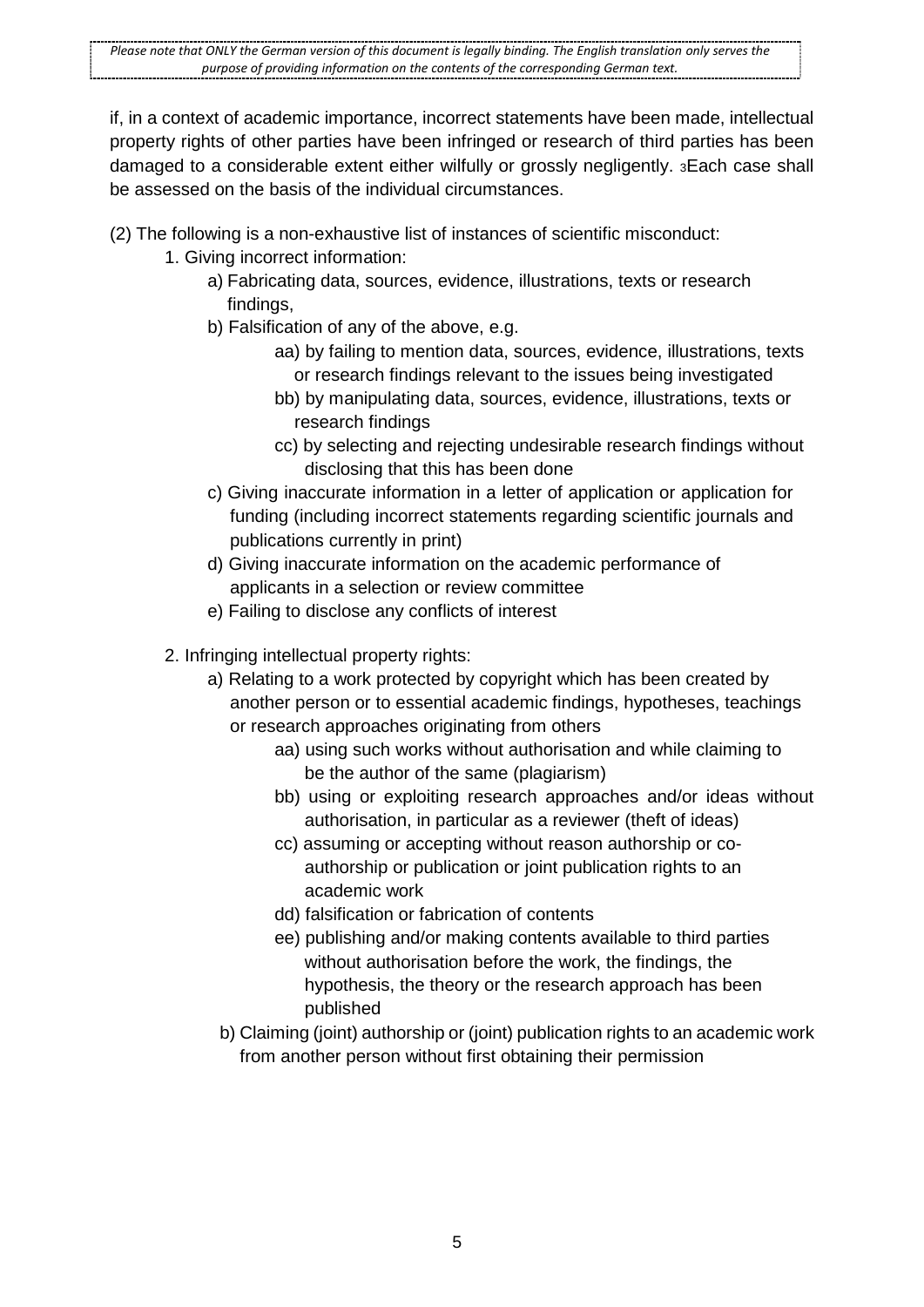- 3. Jeopardising the research of others:
	- a) Sabotaging research (including by damaging, destroying or manipulating the design for an experiment, equipment, documentation, hardware, software, chemicals or other materials required by another person to conduct the experiment)
	- b) Removing primary data if doing so constitutes a breach of legal provisions or recognized principles of scientific practice relating to the discipline in question
- 4. Refusing to participate in or deliberately delaying efforts to clarify any instances of scientific misconduct, e.g. within the framework of ombudsman proceedings within the meaning of Section 14 or a formal investigation within the meaning of Section 16.

(3) 1Anyone who shares responsibility for breaches committed by others shall also be considered to have breached standards of good scientific practice. 2A person may in particular be considered to share responsibility if they:

- 1. actively contributed to the scientific misconduct of others
- 2. are proven to have been aware of forgery or falsification committed by others
- 3. are co-authors of publications suspected of forgery or falsification
- <span id="page-5-0"></span>4. have neglected their duty to supervise.

### **Part IV**

## **Quality management and internal monitoring**

### **Section 9 Internal University bodies for monitoring scientific misconduct**

<span id="page-5-2"></span><span id="page-5-1"></span>(1) In order to investigate claims of scientific misconduct, FAU shall appoint the following internal University bodies for monitoring scientific misconduct:

- 1. Ombudsperson and deputy
- 2. Standing committee for the investigation of scientific misconduct

(2) 1The ombudsperson and the committee shall prepare the findings submitted by the responsible committees of the University and advise the Executive Board of the University and FAU researchers in questions relating to the safeguarding of good scientific practice. 2The ombudsperson, their deputy and the members of the committee shall carry out their duties independently and are not bound by instructions.

(3) A Vice President or a Dean may not accept the office of ombudsperson or be appointed a member of the committee.

### **Section 10 Ombudsperson**

<span id="page-5-3"></span>1The ombudsperson and their deputy shall be active professors and shall be appointed by the Senate for a period of five years at the suggestion of the President.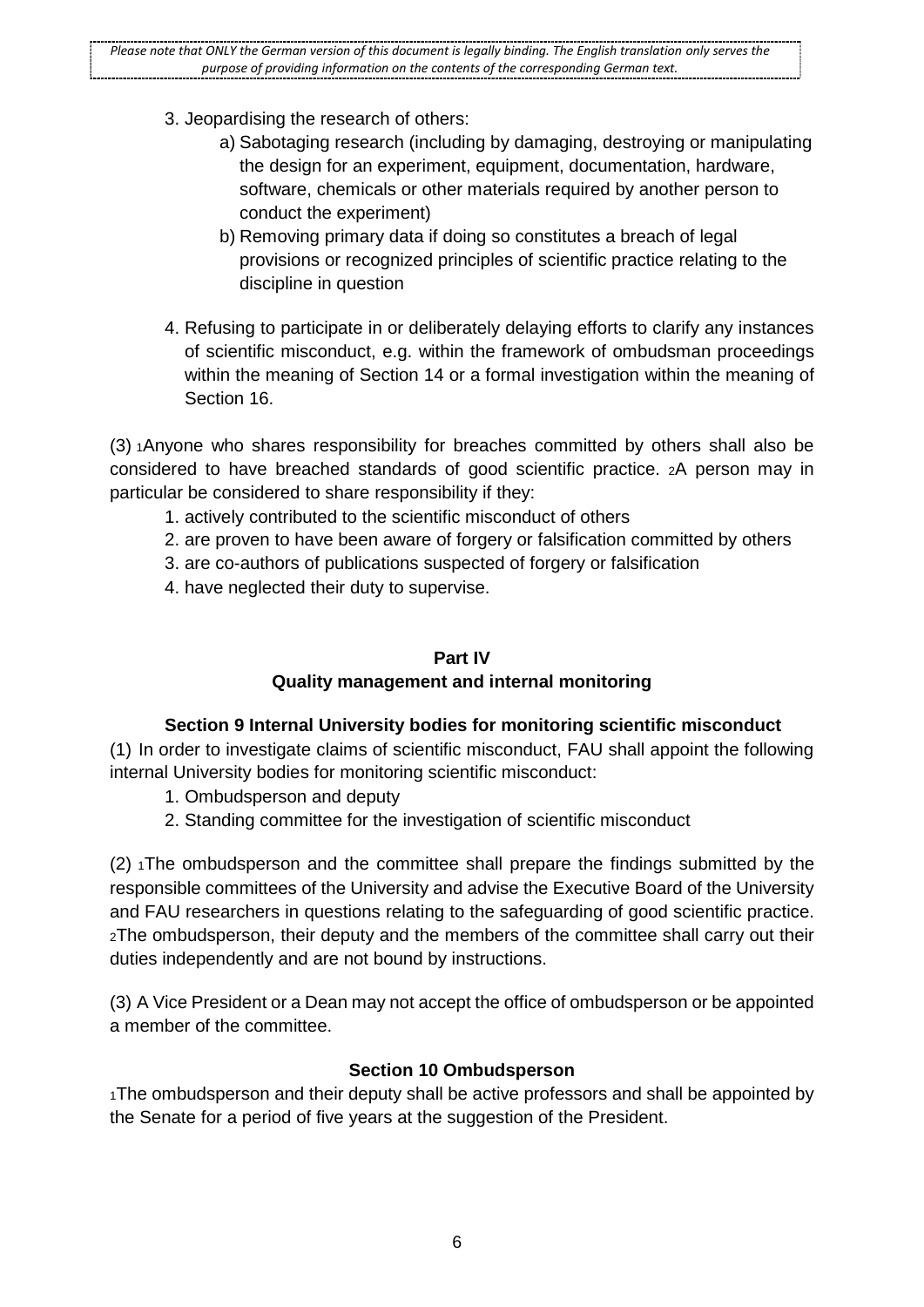2They may be reappointed for one further term of office.

### **Section 11 Committee for the investigation of scientific misconduct**

<span id="page-6-0"></span>(1) The committee for the investigation of scientific misconduct shall consist of three professors with significant research experience.

 $(2)$  1 The members of the committee shall be appointed by the Senate for a period of three years at the suggestion of the President. 2They may be reappointed for one further term of office.

(3) 1The committee shall appoint one of their members to the position of chairperson. 2The chairperson shall be elected on an annual basis. 3They may be reappointed for one further term of office.

(4) The ombudsperson and their deputy shall have an advisory role in the committee.

(5) 1The members of the committee together with the ombudsperson and their deputy are intended to represent the faculties of FAU. 2One of the members should be entitled to exercise the office of a judge.

### **Part V**

### **Procedure in event of suspected scientific misconduct**

### **Section 12 Duty of clarification**

<span id="page-6-3"></span><span id="page-6-2"></span><span id="page-6-1"></span>(1) FAU shall investigate all instances when there are specific grounds to suspect scientific misconduct, no matter the standing of the person involved.

(2) The relevant examining committees of the faculties shall be solely responsible for investigating misconduct relating to examination achievements which count towards degrees.

(3) If an investigation confirms that scientific misconduct has taken place, measures appropriate for the individual case shall be taken in accordance with available legal remedies (see Appendix: Possible consequences of scientific misconduct).

## **Section 13 Procedural principles**

<span id="page-6-4"></span>(1) 1In order to protect the persons reporting the suspected misconduct, those affected by the allegations and the reviewers responsible for investigating the case, all proceedings concerning suspected scientific misconduct at FAU shall be conducted in utmost confidentiality. All affected parties shall continue to maintain strict confidentiality concerning the matter even after the case has been closed, subject to statutory rights to inspect files. 2Notwithstanding the above, if there is good reason to suspect scientific misconduct has been committed, those affected by the allegations may be reported to the President and the relevant committees at FAU in order to avoid any damage to FAU.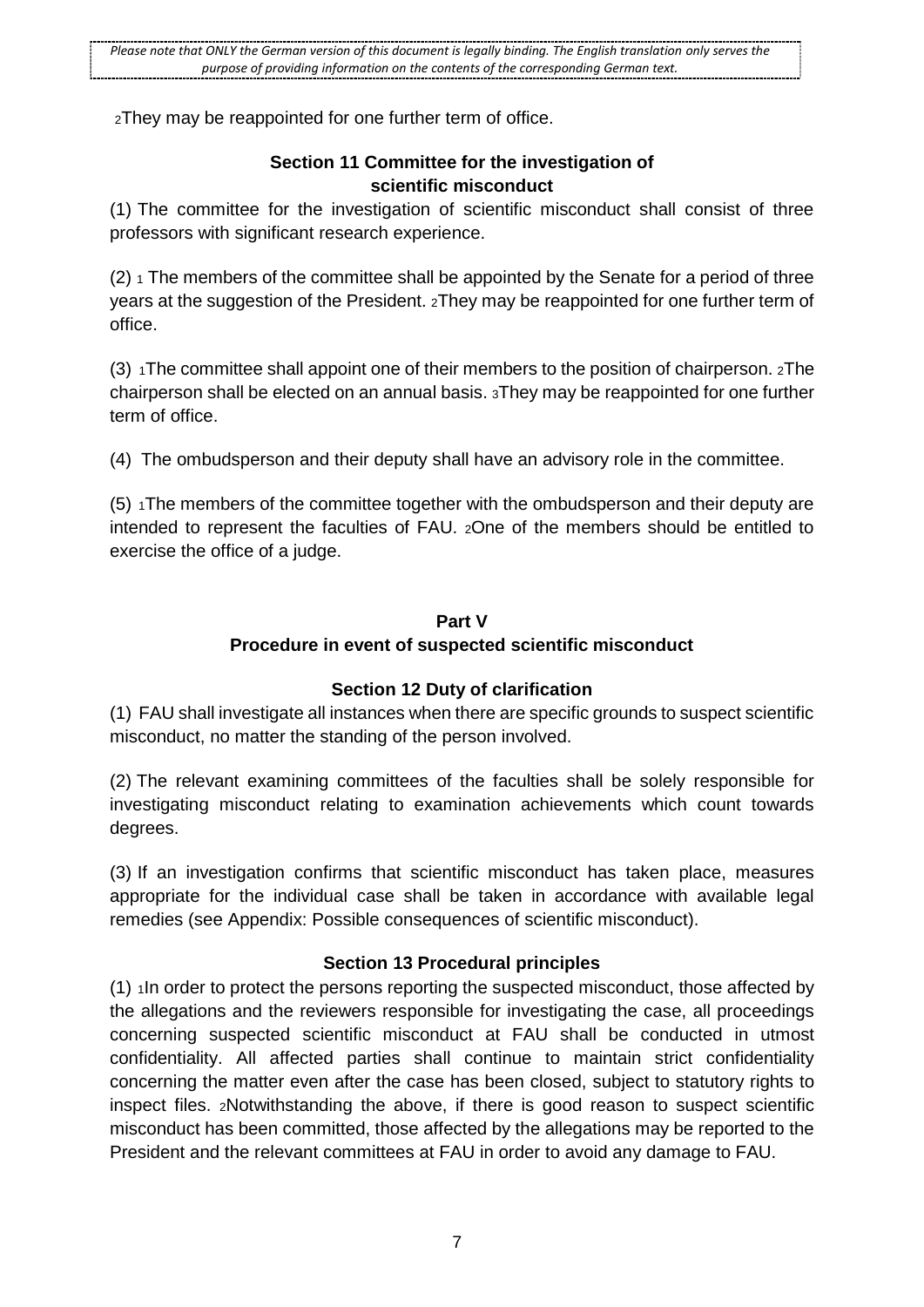$(2)$  1In the event of a specific reason to suspect scientific misconduct, the person making the allegation (whistleblower) shall not incur any disadvantages for their own academic and professional progression. 2The affected academic institution is responsible for ensuring that this is the case.

(3) The formal investigation pursuant to Section 16 shall be governed by the provisions of the Bavarian Administrative Procedures Act (BayVwVfG) and Section 30 of the University Constitution, unless stipulated otherwise in these regulations.

(4) The provisions of the Bavarian Administrative Procedures Act governing possible partiality shall apply to the ombudsperson and their deputy and the members of the committee for the investigation of scientific misconduct.

### **Section 14 Ombudsman proceedings**

<span id="page-7-0"></span>(1) 1The ombudsman proceedings are aimed at settling disputes informally and objectively. 2The ombudsperson shall advise those who report a specific instance of suspected scientific misconduct in confidence and follow up on specific leads brought to their attention, possibly by third parties.

(2) In the first instance, the ombudsperson shall check whether it is plausible that any allegations of scientific misconduct supported by sufficient evidence are accurate, specific and significant, as well as looking into any reasons the person reporting the scientific misconduct may have to report the misconduct other than purely scientific reasons.

(3) Whilst protecting the interests of the affected parties, the ombudsperson shall be entitled to gather all information and statements required in order to clarify the issue and to approach experts from the relevant subject area if so required in any individual case.

(4) 1After checking all information and statements submitted, the ombudsperson may give their recommendation for resolving the conflict. 2This shall be put in writing as a written agreement including a deadline for implementation. 3This shall also apply if initial inquiries uncover a suspected incident of scientific misconduct within the meaning of Section 8 of these regulations which can be resolved by a recommendation given by the ombudsperson. 4In the event that the agreement is not implemented and in all other instances when there is due reason to suspect scientific misconduct, the ombudsperson shall call on the committee for the investigation of scientific misconduct to take action.

## **Section 15 Initial investigation**

<span id="page-7-1"></span>(1) If the ombudsperson determines that there are reasonable grounds to suspect scientific misconduct, an initial investigation shall be launched by the committee upon request.

 $(2)$  1The committee shall give the person accused of scientific misconduct the opportunity to submit a written statement. 2The statement shall be submitted within a period of two weeks. The deadline may be extended if necessary. 3The name of the person making the allegation shall not be disclosed during this phase without their consent.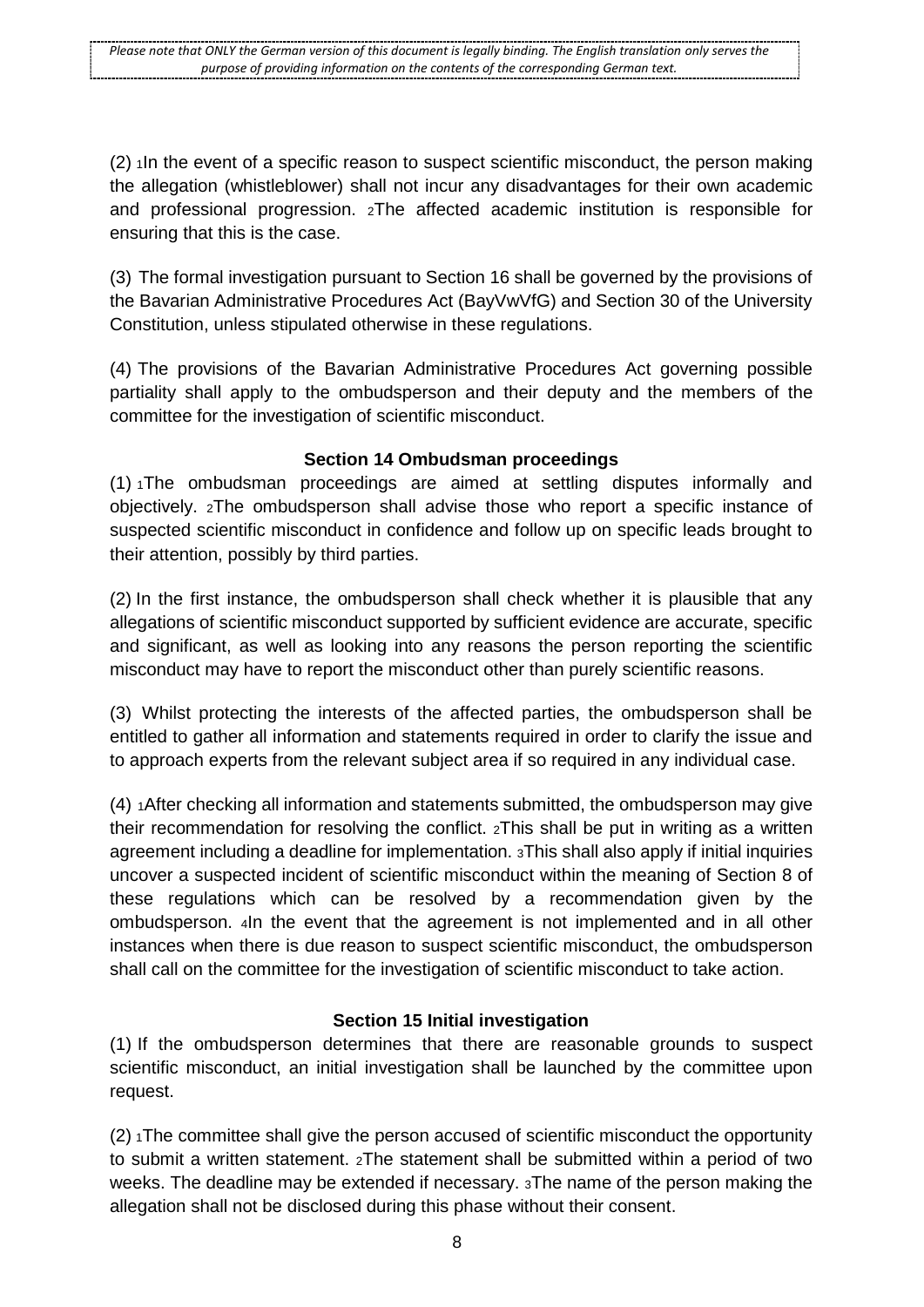$(3)$  1 After receiving the statement from the accused or after the deadline has expired, the committee shall come to a decision within a period of four weeks about whether the preliminary investigation should be closed as there are no specific grounds to suspect scientific misconduct or if allegations of misconduct prove to have been entirely unfounded. 2If the failure to comply with good scientific practice was unintentional, a written reprimand may be issued and the preliminary investigation closed. 3A formal investigation shall be initiated in all other instances where there is specific reason to suspect scientific misconduct. 4The affected person, the person making the allegation and the President shall be informed in writing of the decision and the reasons for it.

### **Section 16 Formal investigation**

<span id="page-8-0"></span> $(1)$  The academic accused of scientific misconduct shall be given another opportunity to state their version of the facts in an appropriate manner once the formal investigation has been started. 2The statement shall be submitted within a period of two weeks. The deadline may be extended if necessary. 3The academic accused of scientific misconduct shall be given the opportunity to have an oral hearing, if so requested. 4They shall be entitled to seek assistance from a person they trust. 5The committee may prevent anyone accused of scientific misconduct from providing assistance.

(2) 1The committee shall conduct an oral hearing not open to the public. 2It shall freely appraise all evidence to determine whether or not scientific misconduct has been committed. 3It may extend the ongoing formal investigation if further allegations of scientific misconduct are raised against the academic in question. 4The committee may at its own discretion consult reviewers specialising in the subject area which is to be investigated and/or experts in dealing with cases of scientific misconduct, either including them in the committee in an advisory capacity or asking them to share their expert knowledge. 5In addition, the committee may invite a research associate who holds a doctoral degree and has experience in research to attend their consultations.

 $(3)$  The committee shall come to a decision within a period of six months. 2If the committee believes that scientific misconduct has indeed taken place, they shall submit the draft report to the affected person and shall give them the opportunity to submit a written statement within a period of two weeks. 3If new facts are submitted which are of considerable relevance to the decision, the committee shall examine those parts of the report which are affected.

(4) 1If the committee does not believe that there is proof of scientific misconduct, the case shall be closed. 2The decision to close the case may not be appealed. 3The President shall be informed in writing of the decision to close the case.

(5) 1If the committee believes that scientific misconduct has been proven, it shall submit a report to the President stating the essential reasons and recommending how to proceed. 2The President shall examine the recommendations made by the committee, submit the case to the relevant university committees or institutions and shall take steps to ensure that the appropriate measures are taken (see Appendix: Possible consequences of scientific misconduct). 3The Executive Board of the University shall decide whether all or part of the report and recommendations should be published.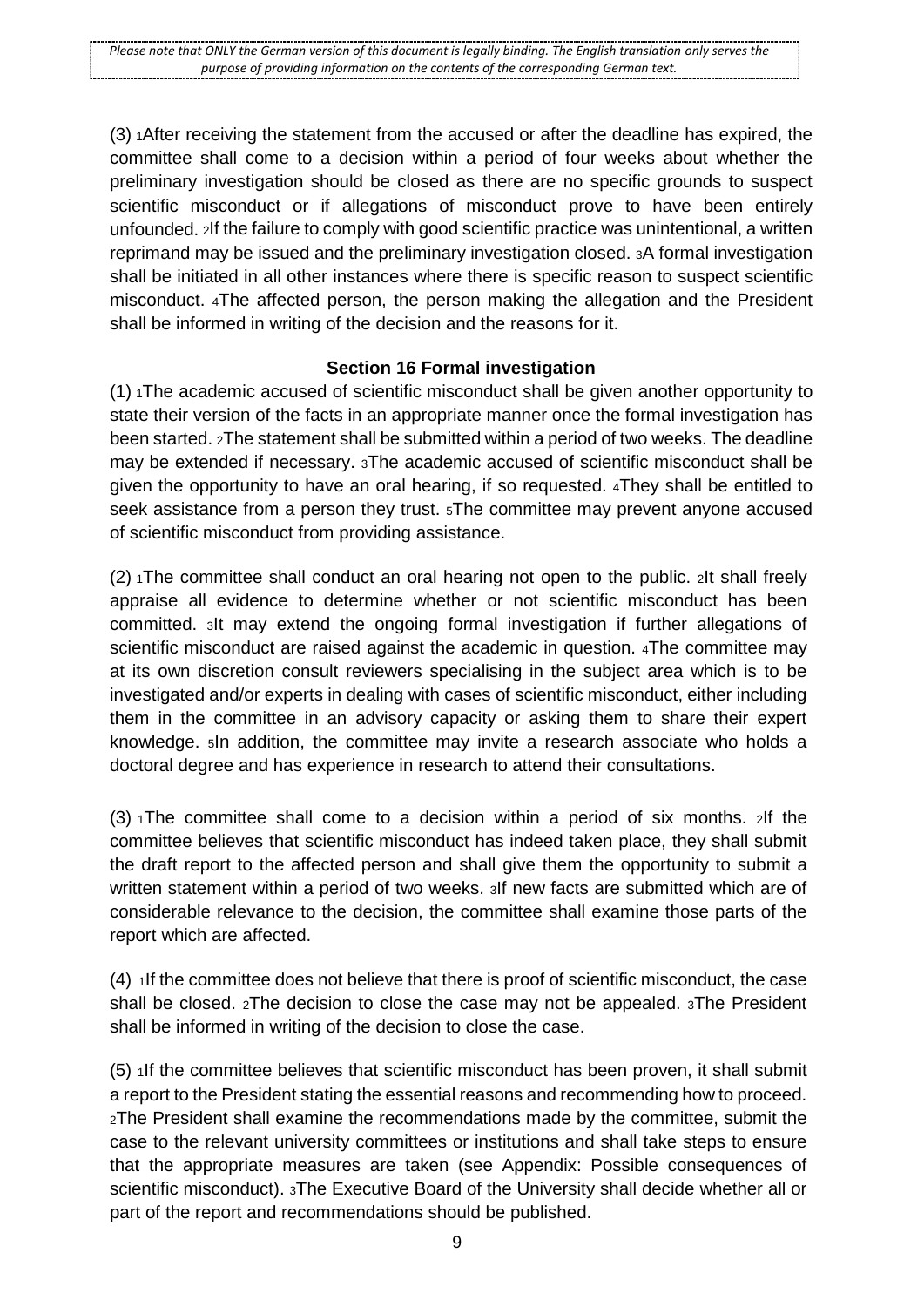*Please note that ONLY the German version of this document is legally binding. The English translation only serves the purpose of providing information on the contents of the corresponding German text.*

 $(6)$  1The relevant committees of the faculties, in particular the doctoral affairs committees, shall come to a decision once the formal investigation by the committee for the investigation of scientific misconduct has been completed. Section 23 RPromO shall not be affected. 2The relevant committees shall consult the committee for the investigation of scientific misconduct or individual members thereof when coming to a decision.

 $(7)$  1The files relating to the preliminary investigation and the formal investigation shall be kept by FAU for 30 years after the case has been closed. 2The files may only be accessed in this period by members of the committee for the investigation of scientific misconduct unless other rights of access are stipulated by law. 3The committee shall make a unanimous decision concerning the transfer of information.

### **Part VI: Final provisions**

### **Section 17 Legal validity and transitory provisions**

<span id="page-9-0"></span> $(1)$  1These regulations shall come into effect on the day after their publication. 2At the same time, the FAU Guidelines on Good Scientific Practice dated 13 May 2002 shall cease to apply.

(2) The members of the standing committee for the investigation of alleged scientific misconduct and the ombudsperson and their deputy appointed in accordance with the guidelines on good scientific practice in office at the time these regulations come into effect shall remain in office until the end of their regular term of office.

(3) Any investigations into allegations of scientific misconduct not yet completed at the time these regulations come into effect shall be conducted in accordance with the terms of these regulations.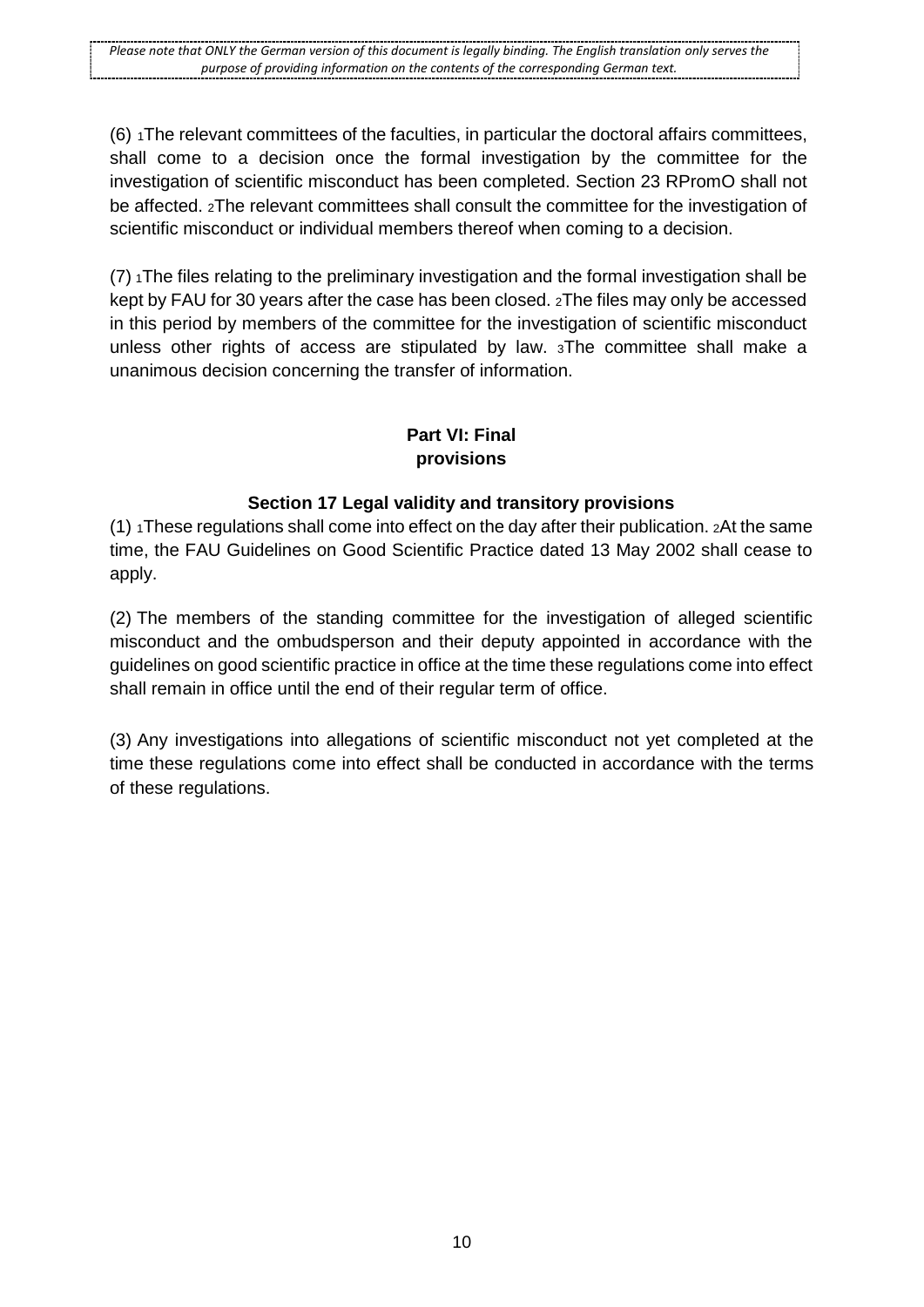## <span id="page-10-0"></span>**Appendix: Possible consequences of scientific misconduct**

The following is a non-exhaustive overview of possible consequences or penalties incurred for scientific misconduct. The following may be considered:

- 1. Disciplinary action under employment law
	- a) For civil servants: disciplinary measures
	- b) For employees: warning, termination with notice, termination without notice, rescinding the employment contract
- 2. Academic consequences.

Academic consequences such as revoking academic titles may only be enforced by FAU if the title was awarded to the accused by FAU. If the academic title was awarded by another university, this university shall be informed of the scientific misconduct if it had any bearing on the awarding of an academic qualification. In particular, a person guilty of scientific misconduct may have their doctoral title revoked pursuant to Section 23 RPromO or lose their authorisation to teach.

- 3. Possible consequences under civil law:
	- a) A ban on entering the premises may be issued
	- b) An action may be brought to recover property, for example any scientific samples or the like which has been taken
	- c) Claims for removal and injunction based on copyright law, personality rights, patent law or competition law
	- d) Repayment claims, e.g. for scholarships, third party funding or the like
	- e) Claims for compensation for any damages suffered by FAU or third parties relating to personal injury, material damage or the like

4. Possible consequences under criminal law:

Consequences under criminal law shall always be considered when it is suspected that scientific misconduct simultaneously constitutes a crime under the German Penal Code (Strafgesetzbuch, StGB) or pursuant to other criminal provisions or administrative offences The President shall be responsible for forwarding the case to the investigative authorities.

## 5. Withdrawing academic publications:

Academic publications containing errors as a result of scientific misconduct shall be withdrawn if they have not yet been published and corrected if they have been published (withdrawal or correction/erratum). If applicable, cooperation partners shall be informed in a suitable manner. As a rule, the author and publisher involved are obliged to ensure that the above steps are taken. If they fail to do so, the President shall initiate suitable measures available to him or her. The President shall inform other affected research, funding or academic institutions or organisations in the event of scientific misconduct.